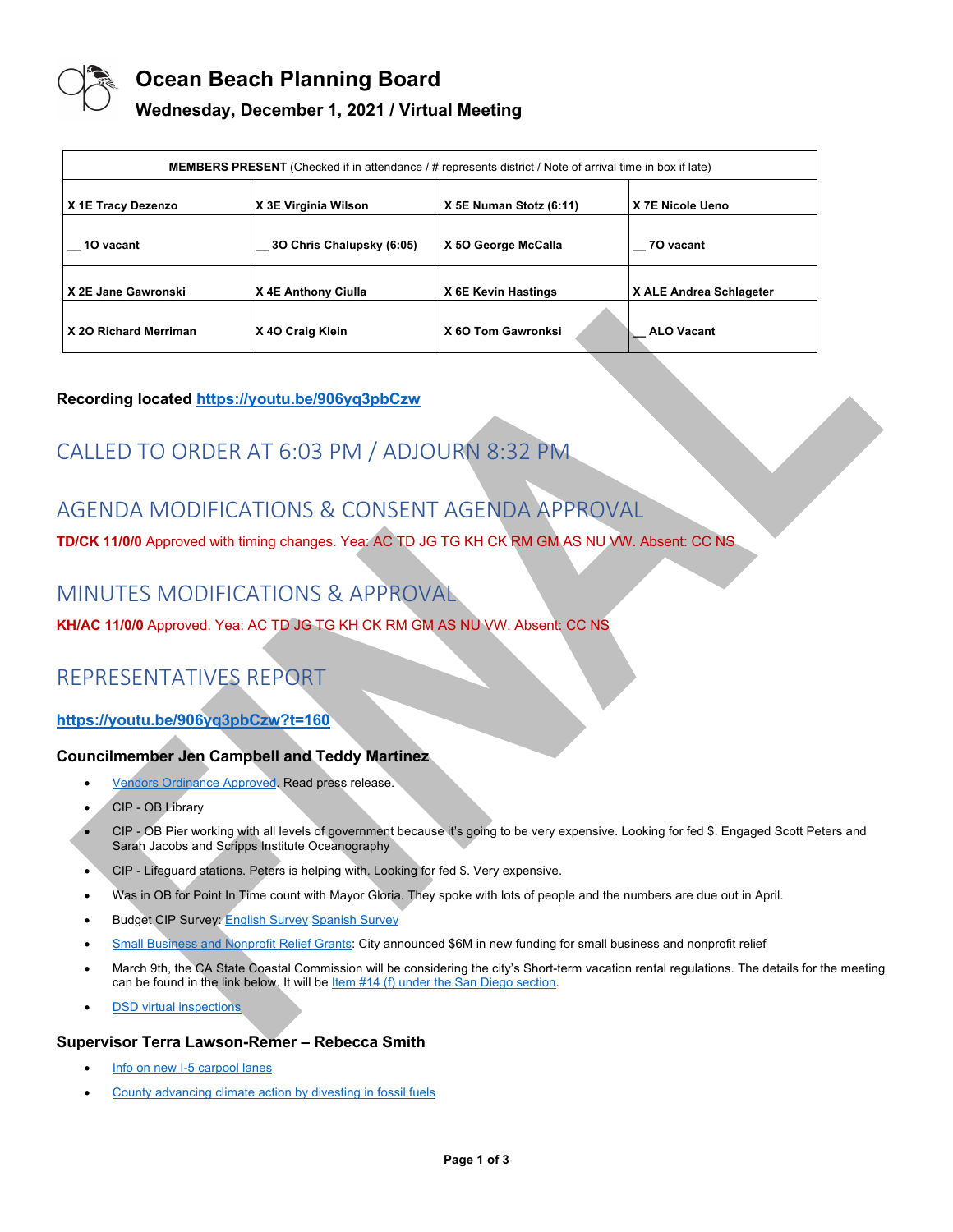

## **Ocean Beach Planning Board**

## **Wednesday, December 1, 2021 / Virtual Meeting**

- Tuition-free training for childhood educators
- Sign up for more updates from the County via our newsletter

Thanks for having me! I can be reached at http://Rebecca.Smith2@sdcounty.ca.gov

# NON-AGENDA PUBLIC COMMENT

### **https://youtu.be/906yq3pbCzw?t=1687**

**Joel Day:** City Council D2 announced plus his platform. Would like to see a candidate forum.

**Mandy Havlik:** City Council D2 announced plus her platform.

**Daniel Smiechowski:** Follow the money

## AGENDA

### **Item #1: 4605 Santa Cruz Ave. PTS# 684770 https://youtu.be/906yq3pbCzw?t=2086**

The board reviewed a Process 3 Coastal Development Permit, Site Development Permit, and Vesting Tentative Map to subdivide an existing parcel into two parcels, retain the existing single dwelling unit on one parcel, and to construct a new 2,400 square-foot two-story single dwelling unit on the second parcel located at 4605 Santa Cruz Avenue. The 0.16-acre site is in the RM-1-1 Zone and Coastal Overlay (Non-Appealable) Zone. The Project Review Committee voted to recommend the project as shown.

Antony Christensen and Tim Jones presented project.

#### **KH/GM OBPB recommends approval of project.**

### **13/0/0** Yea: CC AC TD JG TG KH CK RM GM AS NS NU VW

### **Item #2: Pickleball Courts At Robb Field https://youtu.be/906yq3pbCzw?t=2833**

The board heard a presentation asking for support to convert some of the tennis courts at Robb Field into Pickleball courts.

Mike Shinzaki and Stefan Boyland presented.

There was a lively discussion about the pros/cons with many people in both communities: pickleball and tennis, coming out to support both sides.

### **RM/NU made a motion to deny proposal at this time**

Friendly Amendment VW/KH to accept the proposal to support 1/2 the courts for Pickleball

Friendly Amendment CC/KH Temporary trial a year

**6/6/0 failed** Yea: CC JG KH RM GM VW Nay: TD TG CK AS NS NU

**CK/CC write a letter to recommend that 4 tennis courts be set aside for pickle ball courts for a trial period of one year.** 

**7/5/0** yea: CC, JG, KH, CK, RM, CM, WM Nay: TD, TG, AS, NS, NU

### **Information Item #1: Local Clean Energy Programs**

### **https://youtu.be/906yq3pbCzw?t=7161**

The board heard a presentation from Protect Our Communities Foundation. The presentation covered topics, such as the benefits of local rooftop solar, San Diego Community Power and the Net Energy Metering decision from the CPUC.

#### PCF contact: Sonja Robinson

Call Governor's Office, (916) 445-2841 [press "6", leave message] and urge Gov. Newson to support a fair solar deal that keeps rooftop solar growing.

Call Sen. Toni Atkins, (619) 645-3133, requesting that she sign on to the legislator NEM solar support letter sponsored by Senator Nancy Skinner.

Call Assembly member Chris Ward, (619) 645-3090, and express your appreciation that he signs on to the NEM solar support letter.